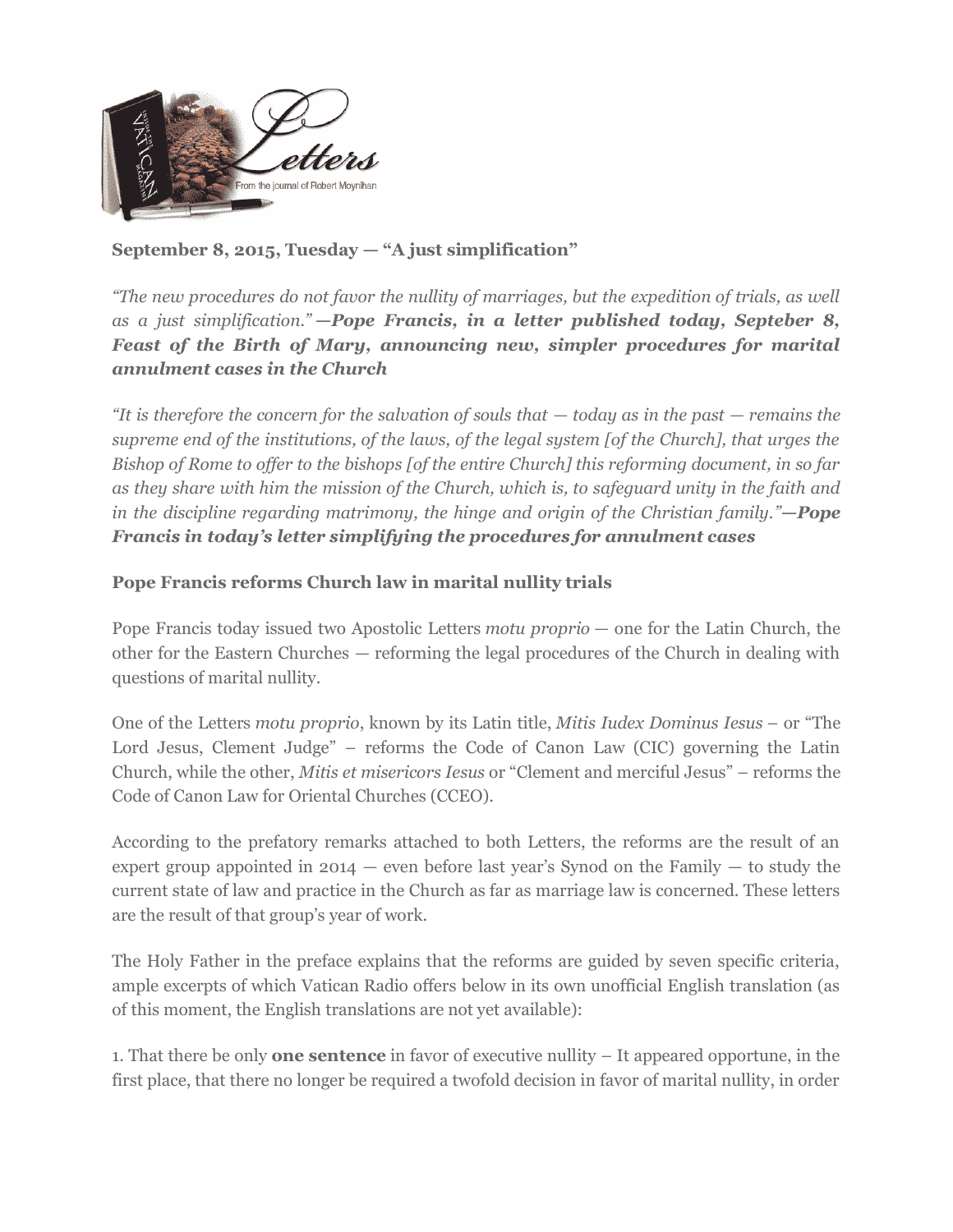that the parties be admitted to new canonically valid marriages: the moral certainty reached by the first judge according to law should be sufficient.

2. A single judge **under the responsibility of the Bishop** – The constitution of a single judge in the first instance, who shall always be a cleric, is placed under the responsibility of the Bishop, who, in the pastoral exercise of his own proper judicial power shall guarantee that no laxity be indulged in this matter.

3. **The Bishop is judge** – In order that the teaching of the II Vatican Council be finally translated into practice in an area of great importance, the decision was made to make evident the fact that the Bishop is, in his Church – of which he is constituted pastor and head – is by that same constitution judge among the faithful entrusted to him. It is desired that, in Dioceses both great and small, the Bishop himself should offer a sign of the conversion of ecclesiastical structures, and not leave the judicial function completely delegated to the offices of the diocesan curia, as far as matters pertaining to marriage are concerned.

4. **Increased brevity** in the legal process – In fact, beyond making the marriage annulment process more agile, a briefer form of trying nullity cases has been designed – in addition to the documentary process already approved and in use – which is to be applied in cases in which the accusation of marital nullity is supported by particularly evident arguments. In any case, the extent to which an abbreviated process of judgment might put the principle of the indissolubility of marriage at risk, did not escape me [writes Pope Francis – ed.]: thus, I have desired that, in such cases the Bishop himself shall be constituted judge, who, by force of his pastoral office is with Peter the greatest guarantor of Catholic unity in faith and in discipline.

5. **Appeal to the Metropolitan See** – It is fitting that the appeal to the Metropolitan See be re-introduced, since that office of headship of an Ecclesiastical province, stably in place through the centuries, is a distinctive sign of the synodality of the Church.

6. **The proper role of the Bishops' Conferences** – The Bishops' Conferences, which must be driven above all by the anxious apostolic desire to reach the far-off faithful, should formally recognize the duty to share the aforesaid conversion, and respect absolutely the right of the Bishops to organize judicial power each within his own particular Church. The re-establishment of vicinity between the judge and the faithful, in fact, shall not be successful if the stimulus does not come from the Conferences to the single Bishops, along with the necessary assistance, to put into practice the reform of the marital nullity process.

7. **Appeal to the Apostolic See** – It is fitting that the appeal to the ordinary Tribunal of the Apostolic See, i.e. the Roman Rota, be maintained: this, in respect of a most ancient juridical principle, so that the bond between the See of Peter and the particular Churches be reinforced – having care, in any case, in the discipline of the use of said appeal, to contain any and all abuse of right, in order that the salvation of souls be given no cause for harm.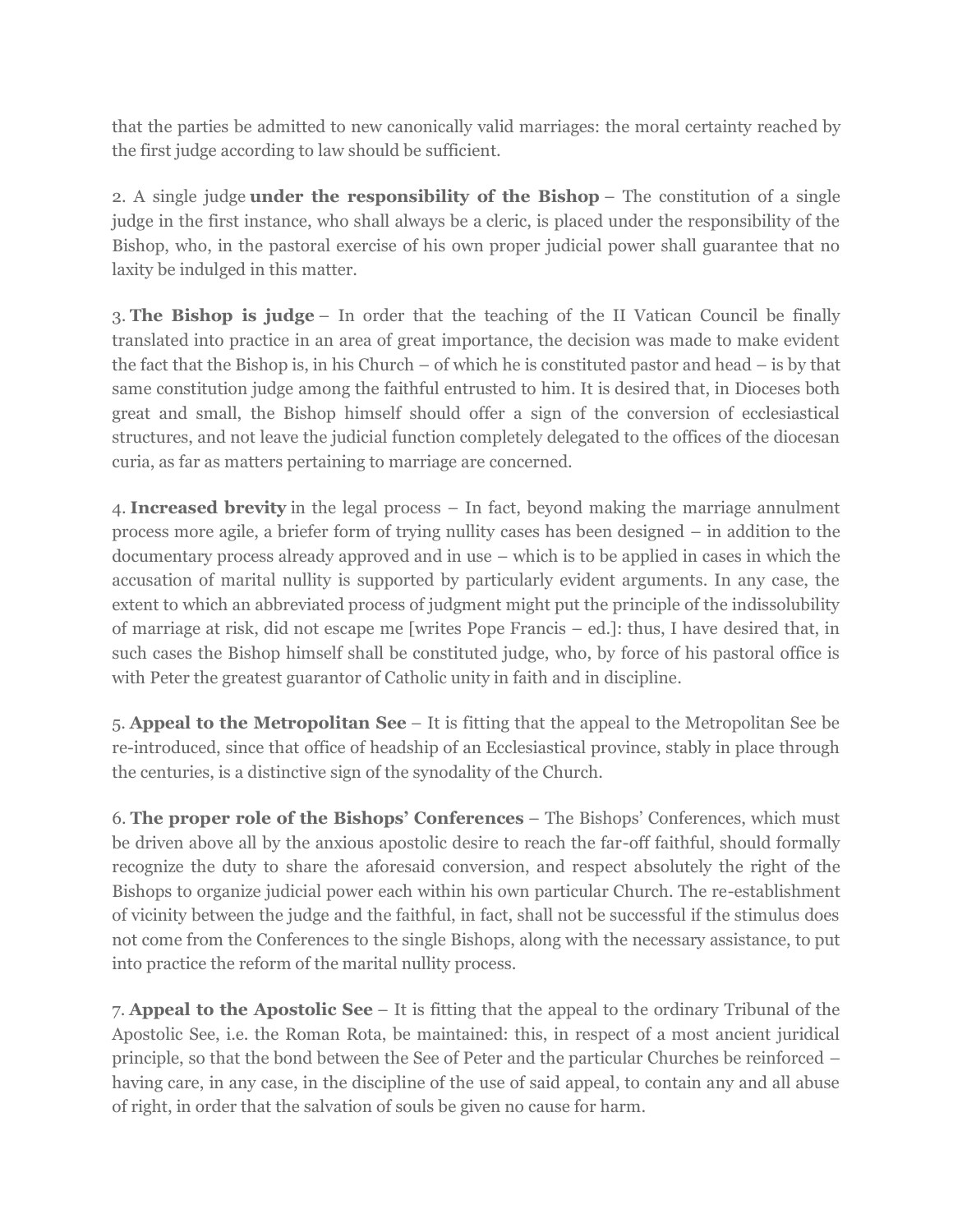The prefatory remarks make clear that the single most important principle guiding the Holy Father's action and the work of reform undertaken, is that of *salus animarum* – **the salvation of souls** – which is the *suprema Ecclesiae lex* – the supreme law of the Church.

#### Text found at: [link](http://en.radiovaticana.va/news/2015/09/08/pope_francis_reforms_church_law_in_marital_nullity_trials/1170336)

*Rome Reports* has two brief videos which summarize the content of these new procedures.

The first, [here,](http://www.romereports.com/2015/09/08/pope-marriage-annulment-process-is-free) says the annulment process will become **free of charge**, **quicker**, and **require only one, not two, judicial decisions** for the case to be settled.

"Pope Francis has made the marriage annulment process of the Catholic Church easier," the report begins. "The changes don't deal with divorce. The Church still considers all marriages to be indissoluble. But the Church recognizes that marriages can be invalid under some circumstances, for instance when it's a forced marriage. The Pope has simplified the process by which the Church can recognize these types of cases."

The reforms include:

(1) making the annulment process free of charge;

(2) when the invalidity of the marriage is evident, a brief case will be carried out under the supervision of a bishop;

(3) one judicial decision will be enough; up until now, the process had to undergo many steps for it to be considered valid.

A 4th important change:

(4) if one of the spouses doesn't attend the process after being summoned twice, it is considered that he or she agrees that the annulment process should move forward.

The second video, [here,](http://www.romereports.com/2015/09/08/live-vatican-announces-reforms-to-marriage-annulment-process) which lasts for more than an hour, contains *the entire press conference today in Rome* to present the two documents.

For those of you who have the time, this long video is worth watching, though much of it is in Italian.

Below is the entire text of both documents in Italian.

But first, the text of the homily of Pope Francis this morning in the Domus Santa Marta, the Pope's home — which is relevant to today's publication of these two documents. The homily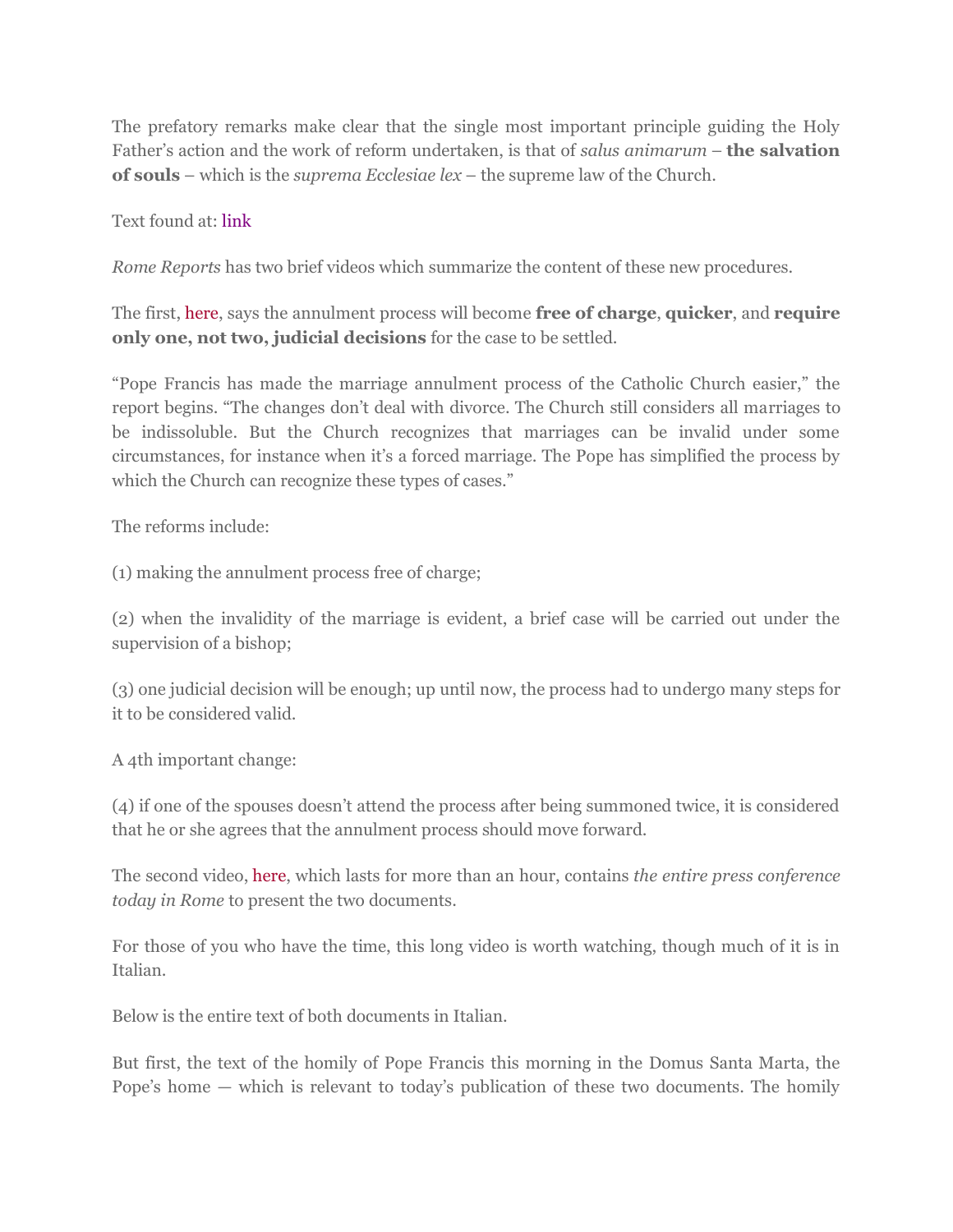offers, as it were, an insight into the thinking of Pope Francis in deciding to reform the annulment process.

## **Pope Francis' Homily at Daily Mass – September 8 – Birth of Mary**

### *God walks with all of us, saints and sinners*

Pope Francis says God reconciles and brings peace in the little things and accompanies all of us, saints and sinners. His comments came during his homily at Mass on Tuesday (8th September) in the Santa Marta residence.

Noting that Tuesday was the date on which the Church commemorates the birth of Mary, the Pope's homily took its cue from this to underline how all Christians are called to be humble and close to their neighbours as taught in the Beatitudes. We need, he said, to become like little children in order to enter the Kingdom of God as "God reconciles and brings peace in the little things" of everyday life.

"But (He also does this) by accompanying us. Did our Lord want to bring peace and reconciliation today with a magic wand?: Whoosh! – That's done! No! He set out to walk with his people and we heard this passage from Saint Matthew's gospel: but it's a bit boring, isn't it? It's a list: but this is God accompanying us! God walks with humanity, the good people and the evil people because in this list there are saints and there are criminal sinners as well. There's so much sin here. But God is not frightened by this: He accompanies us. He walks with his people."

The Pope stressed how by walking with us God helps to increase the hope of his people and their hope in the Messiah. He also described how God is dreaming of beautiful things for his people, for each one of us.

"The people were dreaming of freedom. The people of Israel had this dream because they had been promised that they would obtain freedom, peace and reconciliation. Joseph dreams. Joseph's dream is a bit like a summary of the dreams about all the history of God's walk with his people. But it's not only Joseph who dreams. God has dreams. God our Father has dreams and he is dreaming about beautiful things for his people, for each of us because He is our Father and like a Father He is thinking and dreaming about the best for his children."

Pope Francis said although God is great and all powerful he teaches us to carry out great works and bring peace and reconciliation through the little things. He also teaches us to dream great dreams and to aim high. The Pope said today when we commemorate the birth of the Blessed Virgin Mary, "let us implore the grace of unity, reconciliation and peace."

"But always walking and being close to others, as we were taught in the Beatitudes, in Chapter 25 of St Matthew's gospel and with great dreams. And let us continue, now, commemorating our